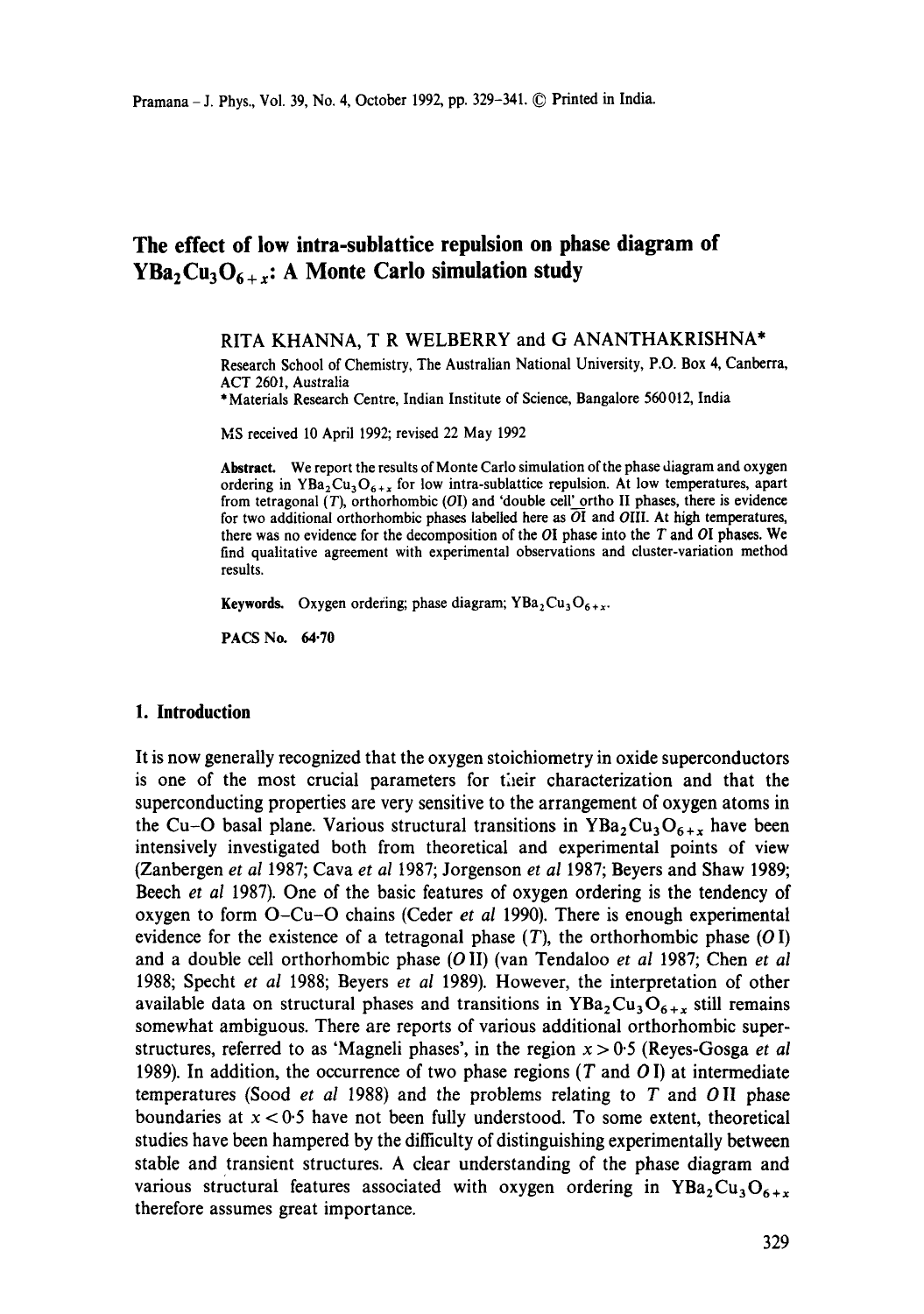# 330 *Rita Khanna, T R Welberry and G Ananthakrishna*

Theoretically, apart from the work of Khachaturyan and Morris (1987, 1988), most treatments reduce the problem to a purely two dimensional ordering of occupied and vacant oxygen sites in the basal plane. The ordering can be described by means of a two-dimensional Ising model, proposed by de Fontaine *et al* (1987), with isotropic nearest- $(J_1)$  and anisotropic next-nearest neighbour pair interactions  $(J_2 \text{ and } J_3)$ between oxygen sites in the basal plane (see equation 1). That  $J_2$  differs from  $J_3$ reflects the effect of the mediating Cu ion in the latter case. Apart from some recent work using ab-initio calculations, most investigators have used:  $J_1 = 1$ ,  $J_2 = -0.5$ and  $J_3 = 0.5$ , as originally used by Wille and de Fontaine (1988). This choice of parameters has been traditionally used despite the fact that  $J_3$  is only weakly repulsive. The interactions  $J_1$  and  $J_2$  being of chemical origin must be appreciably stronger than the purely Coulombic interchain repulsion  $J_3$  (Mansurova *et al* 1990). In addition a proper choice of the sign and magnitude of  $J_3$  is crucial to the stability of the ortho II phase. A positive  $J_3$  will result in the complete disappearance of the ortho II phase. The object of the present work is to investigate the effect of lowering the strength of intrasublattice repulsion parameter  $J_3$  on the phase diagram of YBa<sub>2</sub>Cu<sub>3</sub>O<sub>6+x</sub> in search of better interaction parameters. A proper choice of interaction parameters should be able to account for the various observed structural phases in  $YBa<sub>2</sub>Cu<sub>3</sub>O<sub>6+x</sub>$ .

In a recent work using Monte Carlo simulations (Khanna *et a11992),* we investigated the low temperature region of the oxygen deficient  $(x < 0.5)$  region of the phase diagram with a reduced  $J_3$  parameter ( $J_3 = 0.5$  to 0.3). The simulations were carried out at zero and high temperatures. The zero temperature simulation results had an interesting feature. For  $J_3 = 0.5$ , there was clear evidence for three stable states, i.e., T, O II and O I. This result agrees well with other predictions of ground states for this set of interaction parameters (Stolze 1990). With decreasing magnitude of  $J_3$ , the ortho II region became narrower and narrower, finally disappearing completely at  $J_3 = 0.2$ . This result is hardly surprising as the stability of the ortho II phase is governed by the strength of  $J_3$  relative to that of  $J_2$ . Only the T and O I phases are stable with an attractive  $J_3$  (Khachaturyan and Morris 1987). According to our simulation results, it now appears that the  $OII$  phase is not a stable ground state even for slightly positive values of  $J_3$ . With a view that a slightly positive  $J_3$  might lead to the existence of Magneli phases and co-existing T and 0 1 phases along with an 0 II phase, we have carried out Monte Carlo simulation of the phase diagram of YBa<sub>2</sub> Cu<sub>3</sub>O<sub>6+x</sub> using the following set of parameters:  $J_1 = 1.0$ ,  $J_2 = -0.5$  and  $J_3 = 0.2$ . We examine the implications of our findings on the development of an adequate theoretical model.

## **2. Basic hamiltonian and Monte Carlo simulations**

We use a lattice gas (2D Ising) model as was proposed by de Fontaine *et al* (1987), assuming anisotropic next-nearest neighbour interactions between oxygen sites. Figure 1 shows the basic lattice consisting of two interpenetrating square lattices and the effective pair interactions. An occupied site may be represented by spin  $S_i = +1$ (up), an empty site by  $S_i = -1$  (down). The Hamiltonian is equivalent to an Ising model in a magnetic field with three effective pair interactions  $J_1$ ,  $J_2$  and  $J_3$ 

$$
\mathcal{H} = J_1 \sum_{nn} S_i S_j + J_2 \sum_{nnn}^{'} S_i S_j + J_3 \sum_{nnn}^{''} S_i S_j - H \sum S_i.
$$
 (1)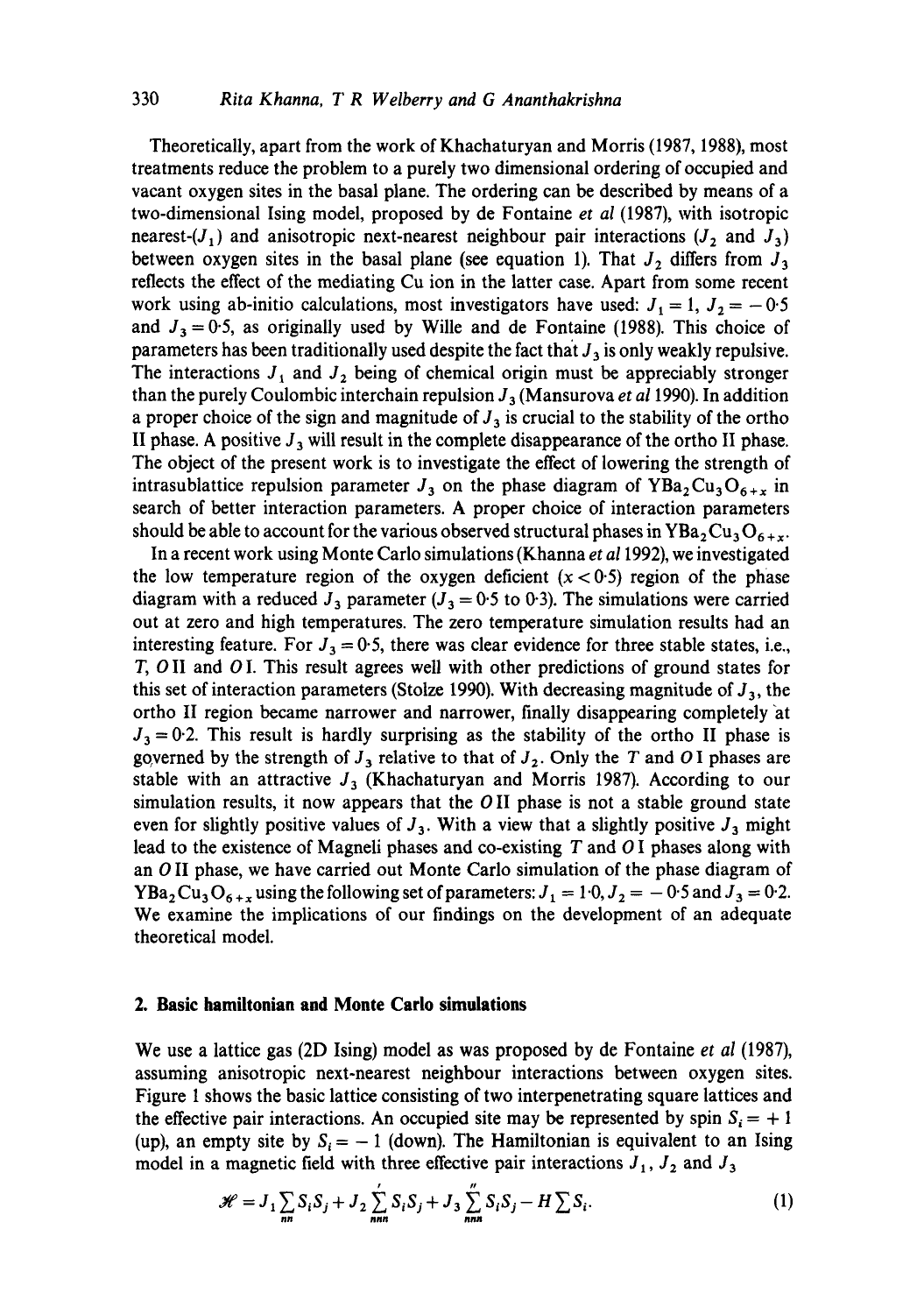

Figure 1. Cu-O basal plane showing the eight sublattices. Black dots stand for Cu atoms, and open circles stand for oxygen sites. Effective pair interaction  $J_1$  couples the two oxygen sublattices;  $J_2$  and  $J_3$  operate on the sublattice.

The sum *nn* extends over all nearest neighbour interactions. The sums *nnn* extend over next nearest neighbour *(nnn)* bonds, where the prime indicates *nnn* bonds mediated by a Cu ion and the double primes without the Cu ion. The strength of the interaction parameters, confined to the range  $[-1, 1]$ , completely determines the energy of the oxygen-ion configurations and the stability of various ordered phases. Since the ortho I, ortho II and tetragonal phases are predicted by the present model, it is appropriate to define the sublattice magnetizations (see figure 1) and the order parameters corresponding to the different phases. We define the two order parameters for the ortho I and ortho II phases respectively as below:

$$
M_{\mathbf{I}} = \left\{ \sum_{i=1}^{4} m_i - \sum_{i=5}^{8} m_i \right\} / 8, \tag{2}
$$

$$
M_{\rm II} = \{(m_1 + m_2) - (m_3 + m_4) + (m_5 + m_6) - (m_7 + m_8)\}/4,\tag{3}
$$

where the eight sublattice magnetizations are defined by

$$
m_{\alpha} = (8/N) \left\langle \sum_{i \in \alpha} S_i \right\rangle, \alpha = 1, 2, \dots, 8.
$$
 (4)

It is clear that  $M_1$  is unity in the ortho I phase, zero in the tetragonal phase and takes on a value of 0.5 in the ortho II phase. Similarly  $M_{II}$  takes on a value of unity in the ortho II phase and goes to zero in the other two phases. The total magnetization is

$$
M = (1/N)\sum_{i} \langle S_{i} \rangle. \tag{5}
$$

The concentration x of oxygen can be represented in terms of the magnetization  $M$ as:  $x = (1 + M)/2$ .

In our Monte Carlo simulations, we considered a system of  $N = 2 \times L \times L$  spins with periodic boundary conditions. L was measured in units of the lattice constant a. The simulations were performed using single spin-flip Glauber dynamics in the grand canonical ensemble, with the oxygen concentration varying as a function of temperature and magnetic field. Starting from an initial configuration, the system was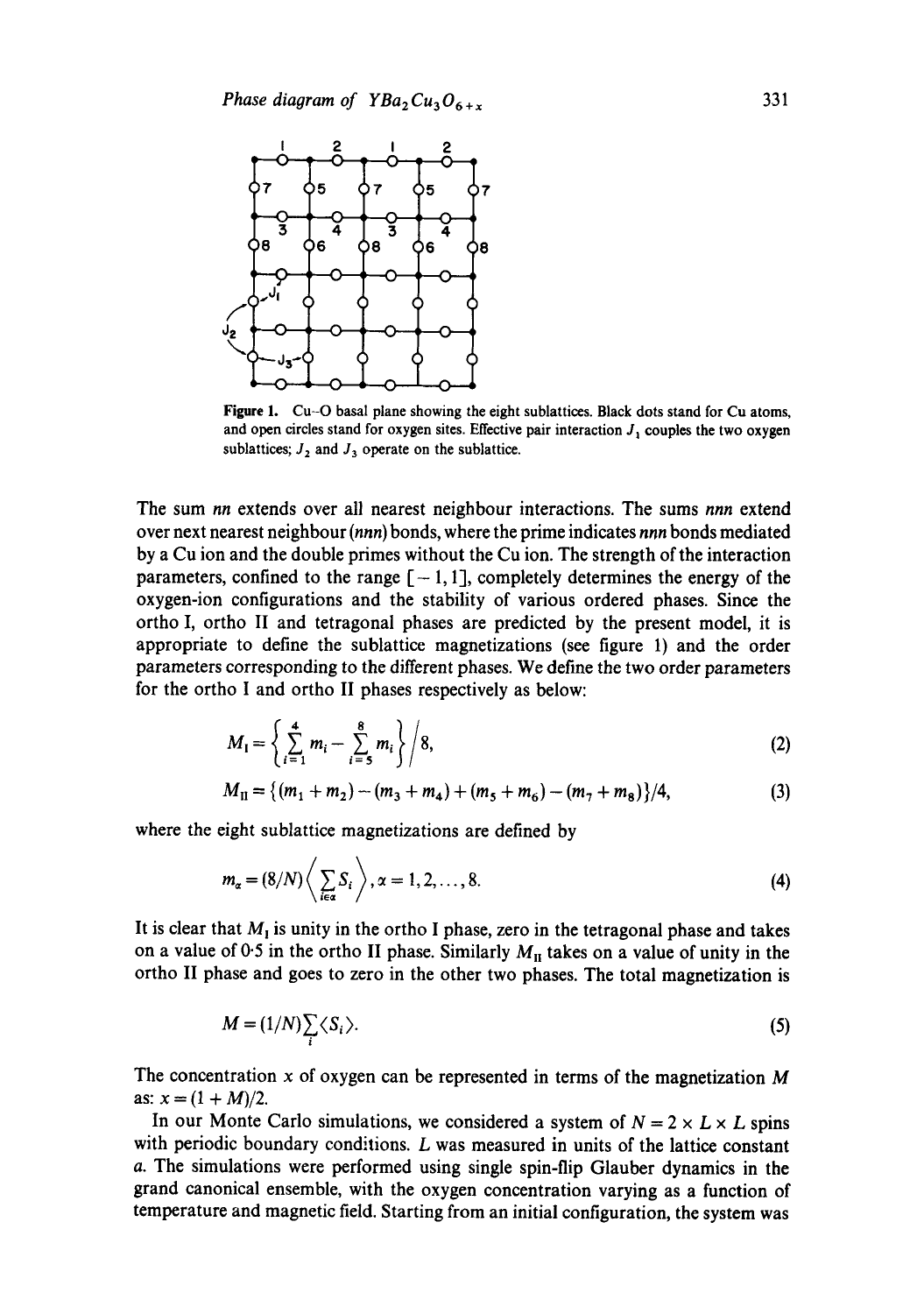allowed to evolve according to the following algorithm: using pseudorandom numbers one generates a change of configuration  $X \rightarrow X'$ . This transition  $X \rightarrow X'$  is taken to be the flip  $S_i \to -S_i$  of a randomly chosen spin. The energy change  $\delta U = \mathcal{H}(X') - \mathcal{H}(X)$ is then computed. The transition probability

$$
W = \exp(-\delta U/k_B T)/[1 + \exp(-\delta U/k_B T)]
$$
 (6)

is then compared with a random number  $\eta$ , chosen uniformly in the range [0, 1]. If  $W > \eta$  the transition is performed. If  $W < \eta$  the attempted change X' is rejected and  $X$  is counted once more for averaging. The simulations were carried out for lattice sizes in the range:  $24 \le L \le 96$ . The data was obtained for typically ten to twenty thousand Monte Carlo steps per site. Figure 2 shows a typical example of'raw data' of a Monte Carlo simulation.

Order parameter distribution functions were used to locate the phase boundary



**Figure 2.** (a) Oxygen concentration x vs. magnetic field for  $k_B T/J_1 = 0.5$ . (b) The order parameters for ortho  $I(OI)$  and 'double cell' ortho  $II(OII)$  phase vs. magnetic field for  $k_B T / J_1 = 0.5$ .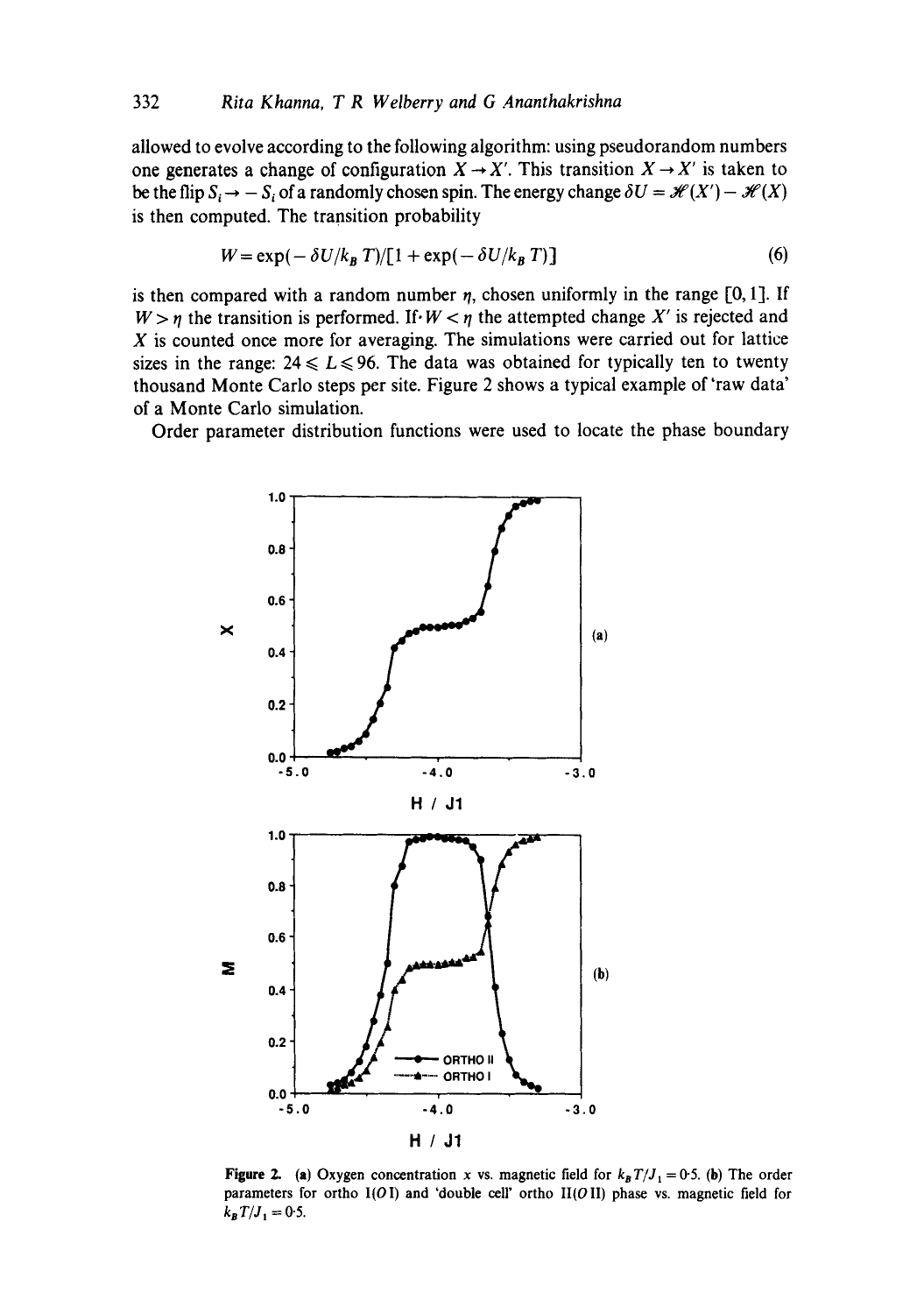and to determine the order of the transition (Mouritsen 1984).  $P(\phi) d\phi$  is defined as the probability that the order parameter will take on a value in the range  $[\phi, \phi + d\phi]$ . The distribution functions  $P$ 's for the concentration x, the ortho I and ortho II order parameters were used in this analysis. Away from the transition,  $P(\phi)$  is a sharp, single peaked function. But in the transition region  $P(\phi)$  becomes a broad/double peaked function indicating that more than one phase is being populated. At the transition temperature, the two peaks have the same intensity. For a second order transition, it is an important requirement that the two peaks move closer with increasing system size. An opposite size dependence in  $P(\phi)$  indicates a first order phase transition. For a first order transition, the distribution function shows a bimodal form and the peak separation tends to increase and then saturate with the increasing lattice size.  $P(\phi)$  is therefore indispensible for determining the nature of the transition.

### **3. Simulation results**

The phase diagram obtained from the analysis of distribution function data from the Monte Carlo simulations is shown in figure 3. The dimensionless temperature scale  $k_B T / J_1$  is the same as the one used by Wille and de Fontaine (1988), but is four times the scale used by Kikuchi and Choi (1989) and Aukrust *et al* (1990). This difference is due to a different choice of variables  $S_i$ 's (or  $C_i$ 's) in the basic Hamiltonian. We have also indicated the corresponding Kelvin scale along with a few experimentally observed phase transition points  $(OI$  to  $T)$ . We now discuss the salient features of this new phase diagram.



**Figure 3.** The phase diagram of  $YBa<sub>2</sub>Cu<sub>3</sub>O<sub>6+x</sub>$  as obtained from the analysis of distribution function data from Monte Carlo simulation. The interaction parameters are:  $J_1 = 1.0$ ,  $J_2 = -0.5$  and  $J_3 = 0.2$ . Black triangles are the experimental data (Specht *et al* 1988).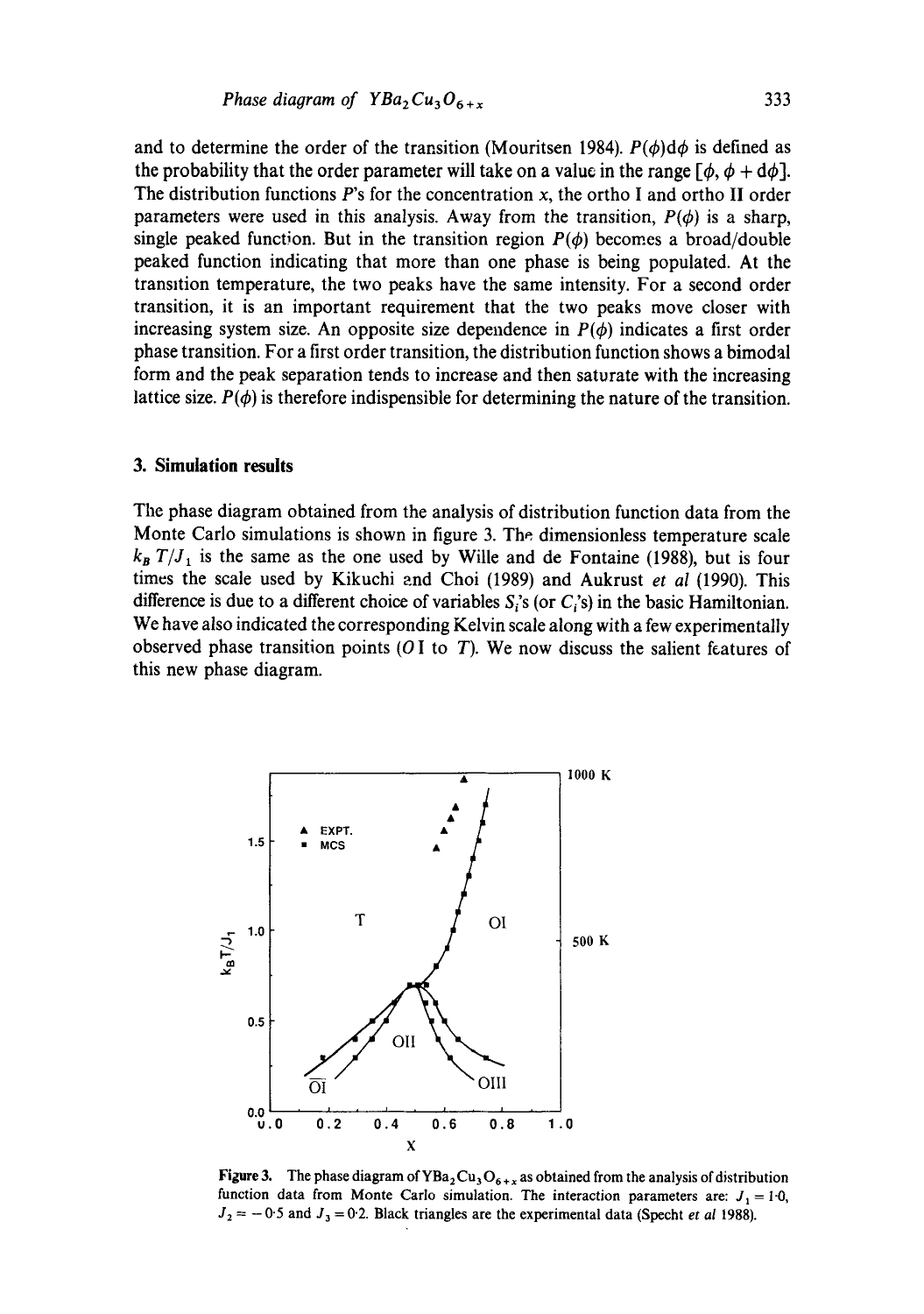# 3.1 *Low temperature,*  $x \ge 0.5$  *region*

This region is characterized by various orthorhombic phases. The superconducting OI phase dominates this region and extends from  $x = 1.0$  to  $x = 0.75 \sim 0.55$ (depending on the temperature). Another dominant phase is the 'cell doubling' O II phase. Both these phases are predicted by the model and are observed in most of the published phase diagrams (Berera *et al* 1989; Zubkus *et al* 1989). A new feature however is the appearance of a new orthorhombic phase, labelled here as O III. Two distinct phase boundaries, both of second order, were observed between the O I and O II phases. Figure 4a shows the order parameter  $P(x)$  as a function of x for three different magnetic field values. As the field value is changed,  $P(x)$  changes from a single peak to a double peak indicating that two different states are being populated. As the field value is further increased, the double peak region goes over to a single



**Figure 4.** Plots of distribution function  $P(x)$  vs. x for temperature  $k_B T/|J_1| = 0.5$  for O I to O III transition. (a). Plots of  $P(x)$  for three different values of the field  $H/J_1$ . The magnitude of  $H/|J_1|$  is indicated against the plot symbol. The lattice size for these simulations was  $32 \times 32$ . (b) Plots of *P(x)* for two different lattice sizes at  $H/|J_1| = -3.6725$ .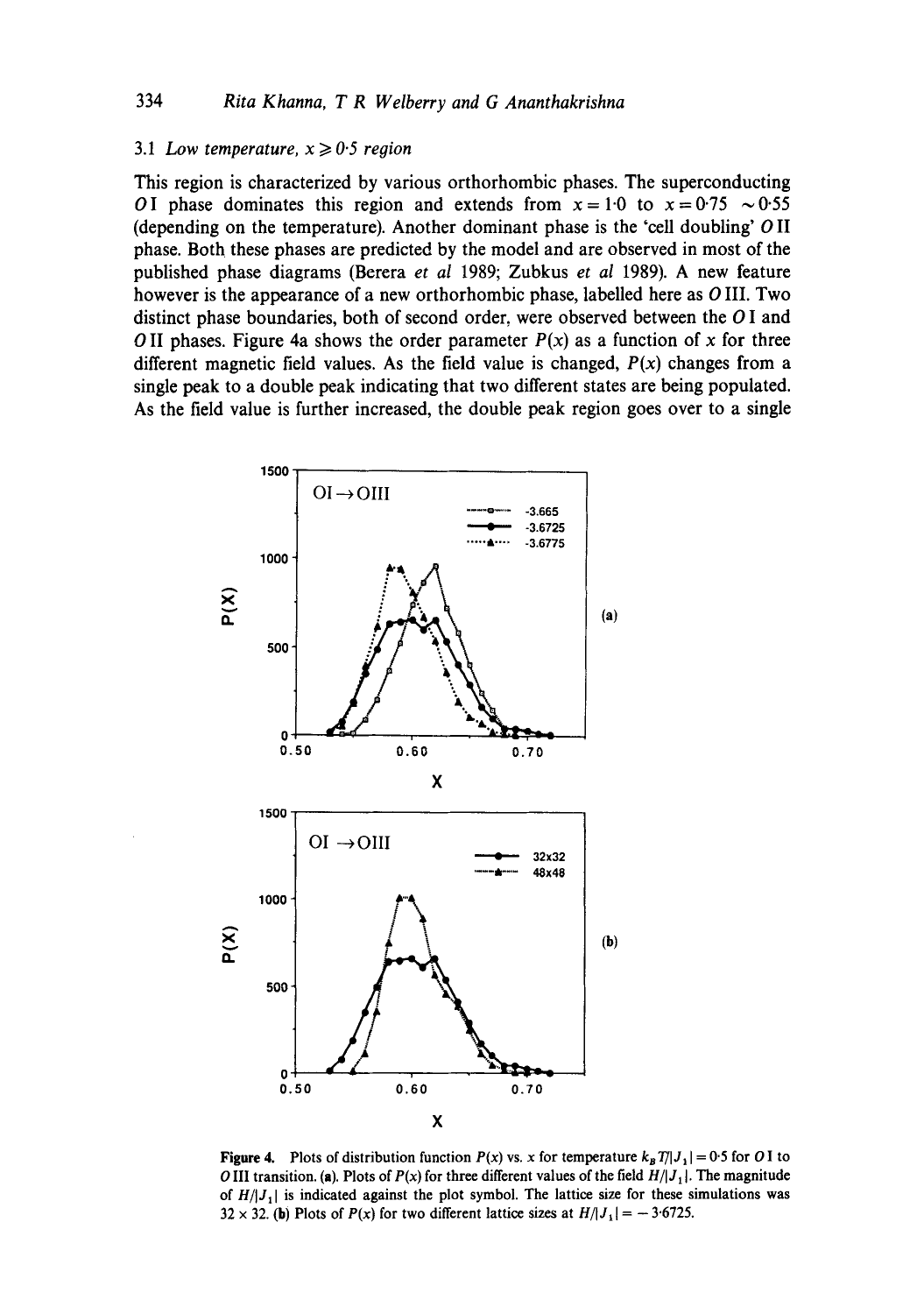$$
Phase diagram of YBa_2Cu_3O_{6+x} \tag{335}
$$

peak indicating that the system has undergone a transition from one state to another. For the sake of clarity, we have shown  $P(x)$  values for only three magnetic fields. Simulation was carried out for a large number of points in the transition region. Similar results were obtained for  $P(M_1)$  and  $P(M_1)$ . Figure 4b shows a plot of  $P(x)$  $vs. x$  in the transition region for two different lattice sizes. As the lattice size increases, the two peaks come closer indicating the phase transition from O I to O III to be of second order. Figure 5 shows the  $P(x)$  vs. x plots for O III to O II transition. Figure 4a shows the magnetic field dependence of  $P(x)$ , while figure 4b shows the effect of lattice size on peak separation. O III to O II transition is also of second order. For the purposes of comparison, in figure 6 we have plotted  $P(M_{\rm H})$  vs. M(ortho II) for different field values. While the double peak region is clearly visible, it is worth noting that  $M(\text{ortho II})$  goes from 0.78 to 0.9 across the transition.



**Figure 5.** Plots of the distribution function  $P(x)$  vs. x for temperature  $k_B T/|J_1| = 0.5$  for O III to O II transition. (a). Plots of  $P(x)$  for three different values of the field  $H/|J_1|$ . The magnitude of  $H/|J_1|$  is indicated against the plot symbol. The lattice size for these simulations was  $32 \times 32$ . (b). Plots of  $P(x)$  for two different lattice sizes at  $H/|J_1| = -3.69$ .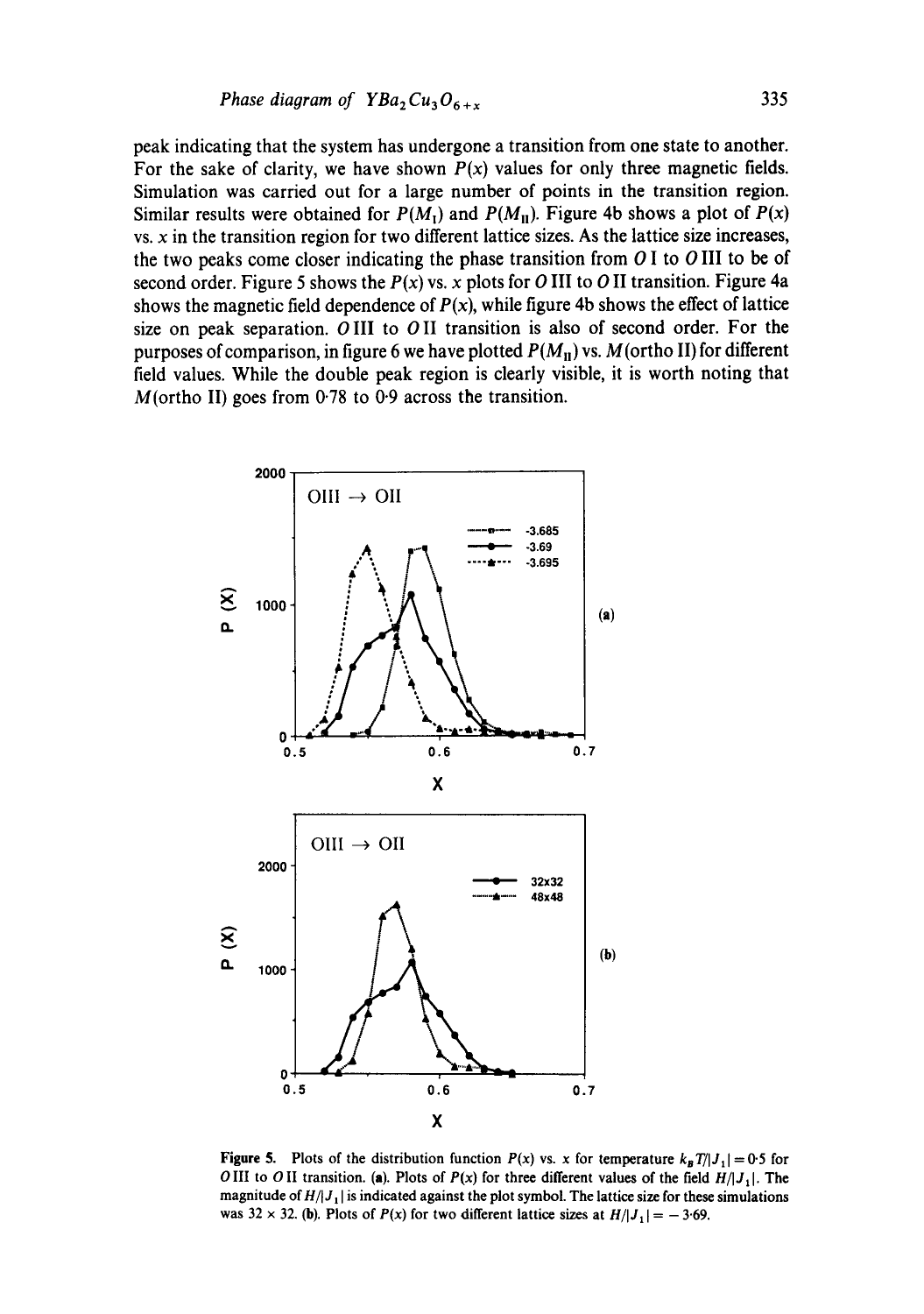

Figure 6. Plot of  $P(M_n)$  vs  $M(\text{ortho II})$  for  $O \text{ III}$  to  $O \text{ II}$  transition at  $k_B T/|J_1|= 0.5$  for a  $32 \times 32$  lattice. The magnitude of  $H/I_1$  is indicated against the plot symbol.

### 3.2 *Low temperature,*  $x \leq 0.5$  *region*

The oxygen-deficient region of the phase diagram at low temperatures is also marked by two phase boundaries separating the tetragonal  $(T)$  and ortho II phase. The two boundaries come closer with increasing temperature, finally merging into a single phase boundary. The intermediate phase has been identified as the low density, low temperature orthorhombic phase  $O<sub>I</sub>$  that has been proposed by other authors (Kikuchi and Choi 1989; de Fontaine *et al* 1989, 1990). Figure 7a shows  $P(x)$  vs. x plot across the  $O$  II and  $O$  I phase boundary for three different field values. A sharp peak in the O II region slowly decreases in intensity and a second peak starts developing at the cost of the first peak. As the field changes further, the first peak completely disappears leaving behind a sharp second peak. This also marks the end of the transition. In all these plots, the distribution function has not been normalized and the plots are typically for 10000 MCSS (Monte Carlo steps per site). Figure 7b shows the lattice size dependence of  $P(x)$  across O II and O I phase transition. The narrowing of peaks with increasing size indicates this transition to be of second order. Figures 8a and 8b show the corresponding plots for  $O<sub>I</sub>$  to T transition region. In our earlier work (Khanna and Ananthakrishna 1992) using critical slowing down and relaxation time,  $\tau$ , it is possible to miss out two such close lying transitions and to interpret them as a single transition. The distribution function approach using a number of order parameters offers a better resolution and two close lying transitions can be unambiguously identified.

#### 3.3 *High temperature region*

The high temperature region is characterized by a single second order phase boundary across the  $O$  I and  $T$  phases. This result is consistent with most of the published phase diagrams. The main effect of lowering  $J_3$  however was in restricting the range of various low temperature phases below  $k_B T/J_1 = 0.8$  (425 K). In most other works using a higher value of  $J_3$ , this range normally extended beyond  $k_B T / J_1 \sim 1.0$ . We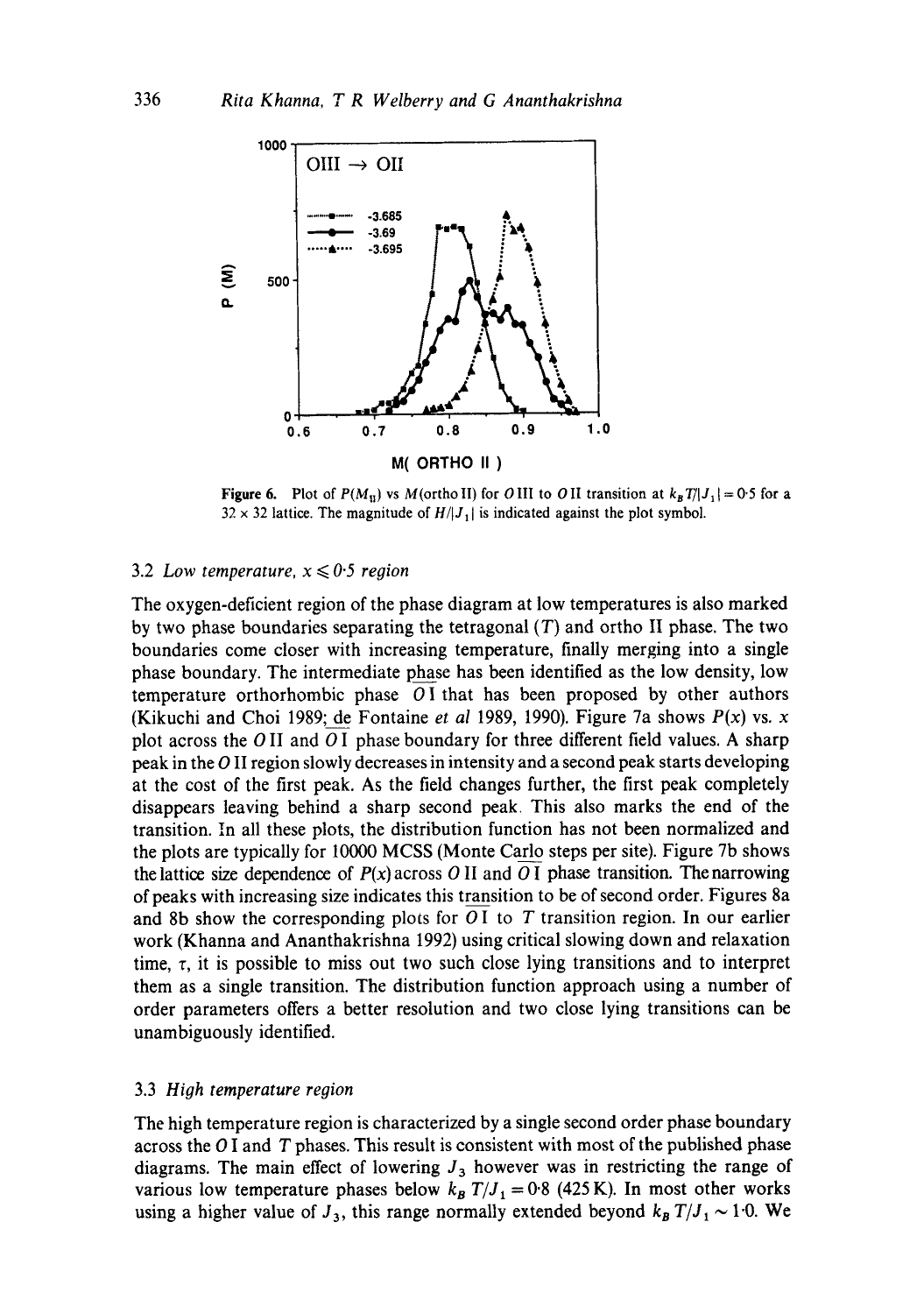

Figure 7. Plots of the distribution function  $P(x)$  vs. x for temperature  $k_B T/|J_1| = 0.5$  for O II to  $\overline{O}$  I transition. (a). Plots of  $P(x)$  for three different values of the field  $H/|J_1|$ . The magnitude of  $H/|J_1|$  is indicated against the plot symbol. The lattice size for these simulations was 32 x 32. (b). Plots of  $P(x)$  for two different lattice sizes at  $H/|J_1| = -4.30$ .

did not find any evidence of co-existing T and O I phases in this temperature regime. The phase boundary agrees well with the second-order  $T$  to  $O$ I transition points determined experimentally (Specht *et al* 1988) for different oxygen partial pressures.

### **4. Discussion and concluding remarks**

Qualitatively the phase boundaries computed in this work are similar to those obtained by Wille and de Fontaine (1988), Kikuchi and Choi (1989), Aukrust *et al* (1990) and Zubkus *et al* (1991). There are three special features of our new phase diagram. First of all, the O I phase persists even for a very low value of  $J_3$ . In our earlier work for  $J_3$  ranging between 0.3 and 0.5, we had found clear evidence for  $\overline{OI}$  phase and for two second order phase boundaries separating O II and T phase. CVM calculations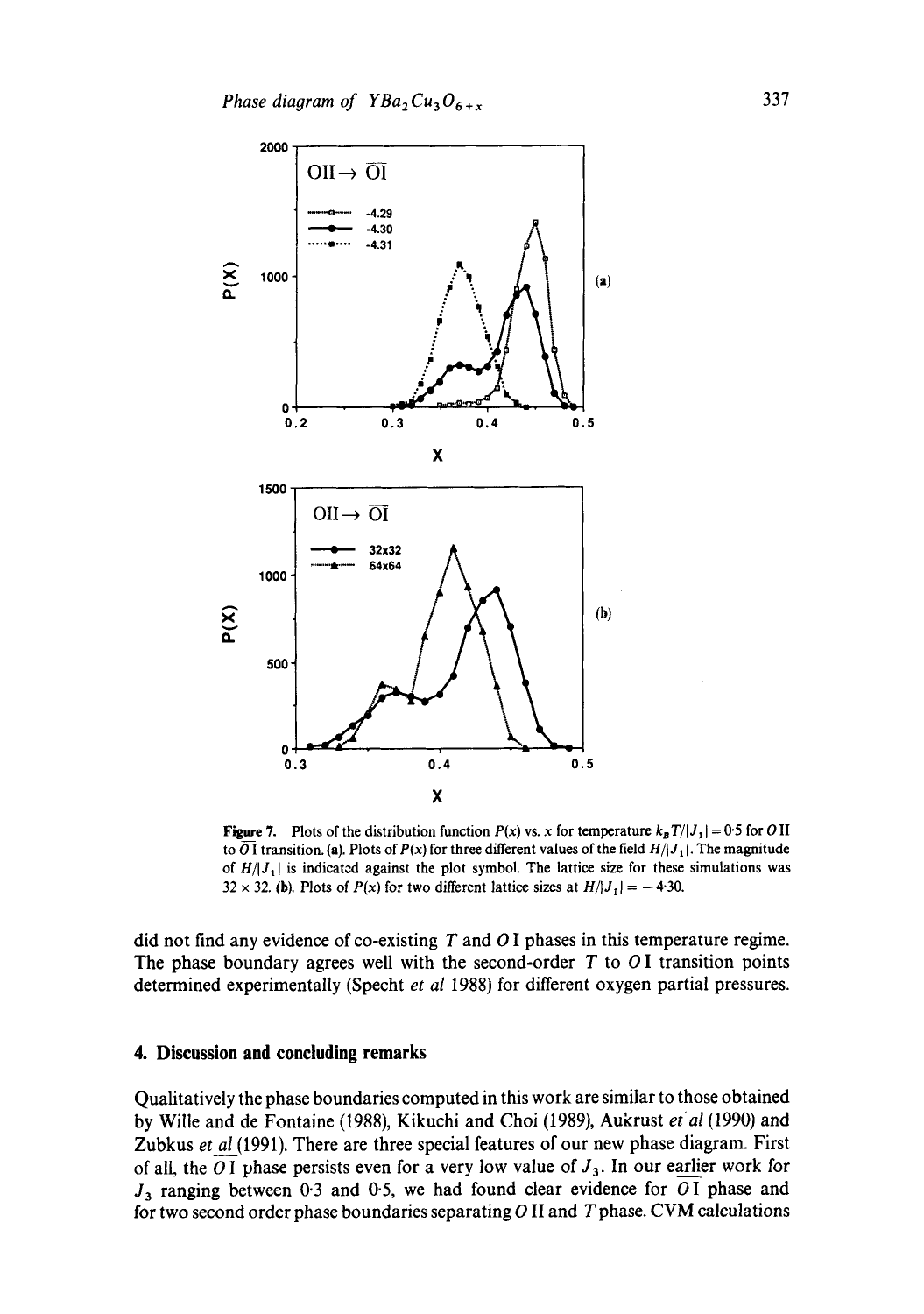

**Figure 8.** Plots of the distribution function  $P(x)$  vs. x for temperature  $k_B T/|J_1| = 0.5$  for OI to T transition. (a). Plots of  $P(x)$  for three different values of the field  $H/|J_1|$ . The magnitude of  $H/I_1$  is indicated against the plot symbol. The lattice size for these simulations was 32 x 32. (b). Plots of  $P(x)$  for two different lattice sizes at  $H/|J_1| = -4.315$ .

of Kikuchi and Choi (1989) had also indicated the presence of a O I phase, but had predicted the transitions to be of first order. Recently Rikvold *et al* (1991) have looked at the macroscopic effects of local oxygen fluctuations in  $YBa<sub>2</sub>Cu<sub>3</sub>O<sub>6+x</sub>$ . Using  $J_3 = 0.5$  and 32 x 32 lattice in their Monte Carlo simulation, they did not find evidence for 01 phase and their lattice appeared to consist of short chains of oxygen atoms, randomly dispersed and oriented. This result is contrary to our results and that of many other authors (Kikuchi and Choi 1989; de Fontaine *et al* 1989, 1990; Bartlet *et al* 1989; Ceder *et al* 1990). In figure 9a, we show a typical lattice configuration plot in the  $O<sub>I</sub>$  phase. The tendency of oxygen is still to form long chains, though both the orientations were observed. These chains cannot be labelled as randomly dispersed and oriented. Our results agree well with those of Ceder *et al* (1990).

A second feature of our phase diagram is the appearance of a new orthorhombic phase, labelled here as O III, between O I and O II phases in  $x > 0.5$  region. A typical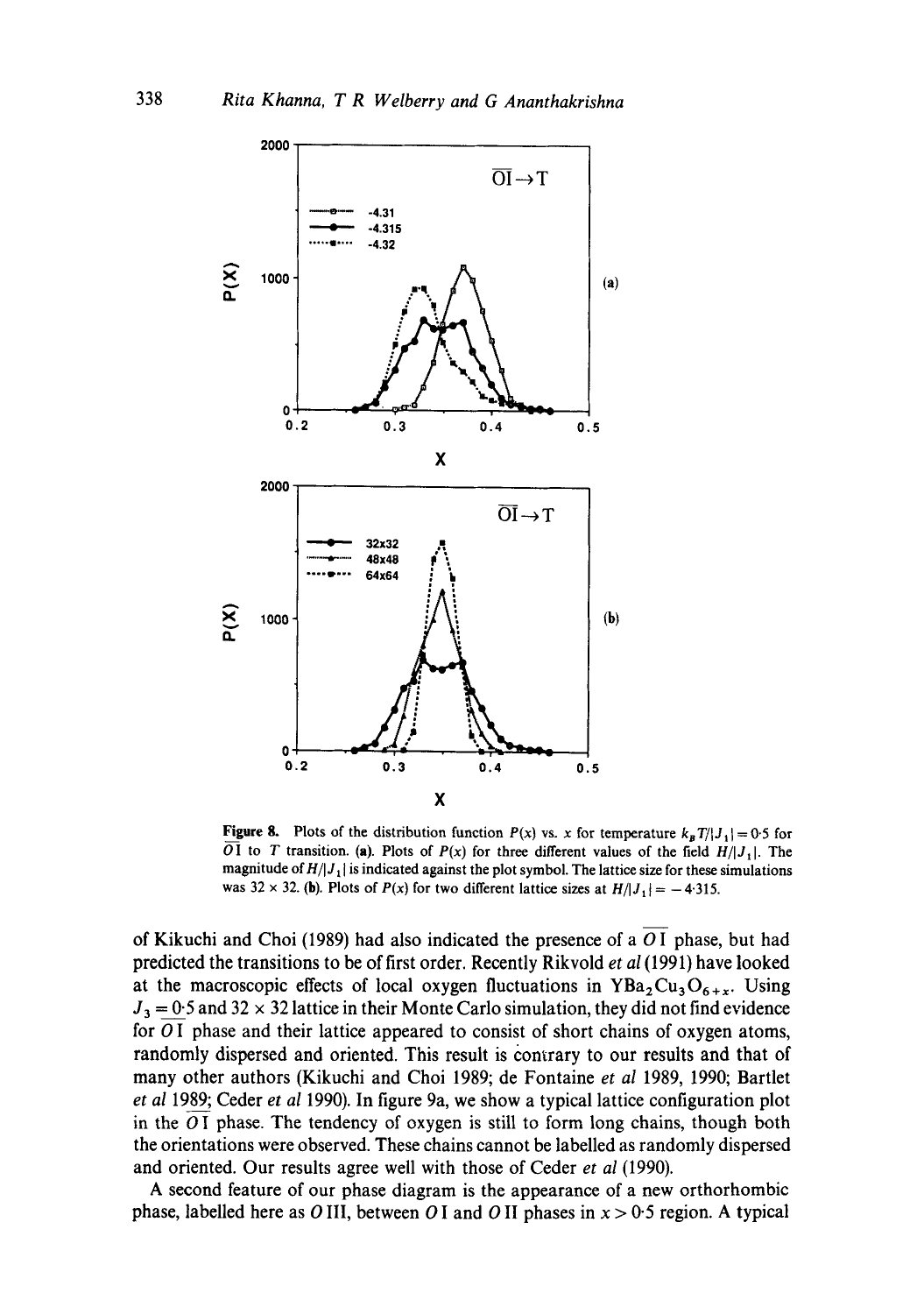

 $\sum_{i=1}^{N}$ 

 $\mathcal{C}$ 



**(a) (b)**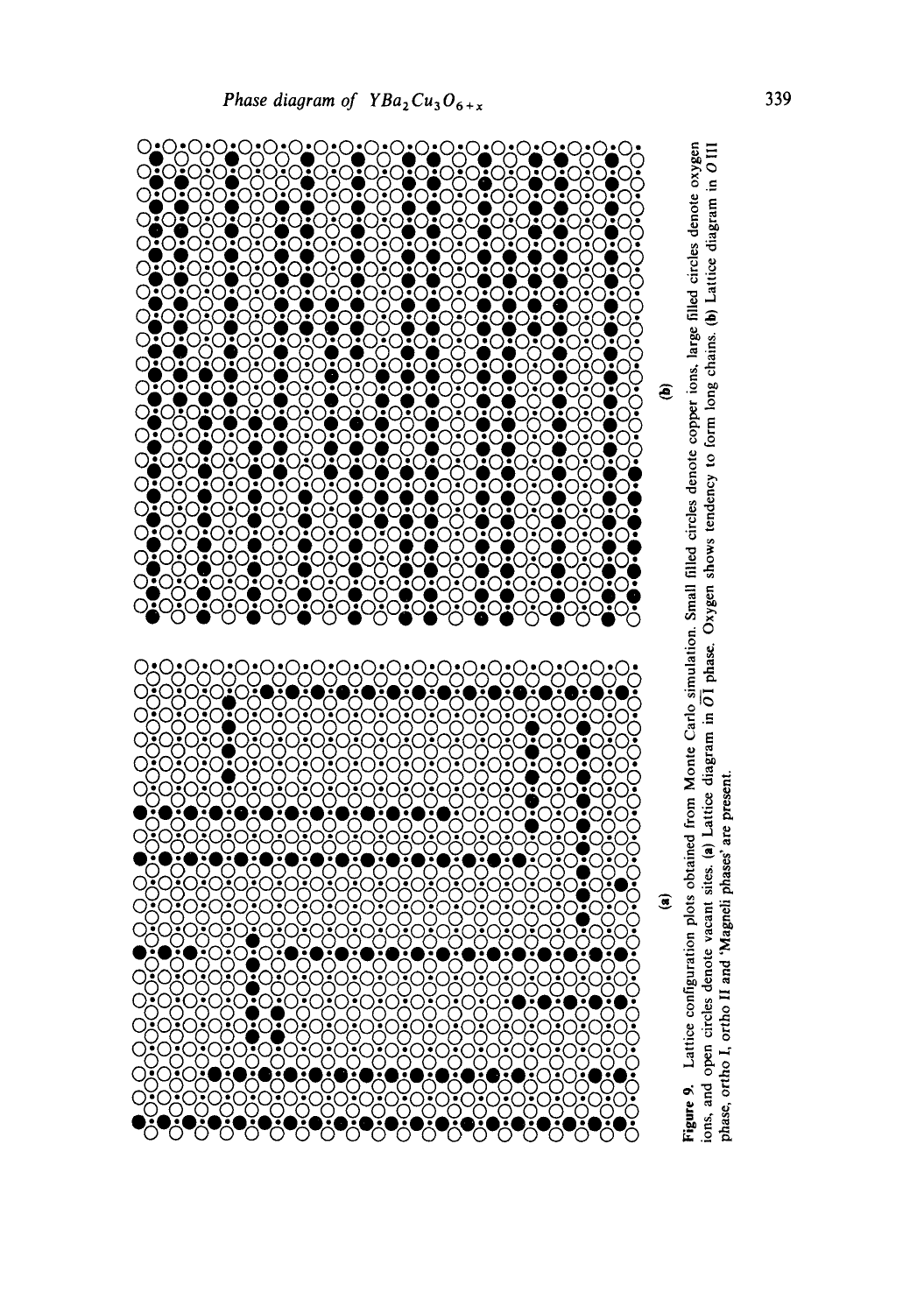lattice configuration plot in the OIII phase is shown in figure 9b. This phase is characterized by a high M(ortho II) parameter (typically  $\sim$  0.75) and appears to correspond to the formation of states of somewhat irregularly spaced parallel O-Cu-O chains with intermixed spacings of a to 5a. These structures can be seen to correspond directly with the set of 'Magneli phases' described by Khachaturyan and Morris (1988). It is quite likely that a X-ray diffraction picture of this phase will contain diffuse spots corresponding to the positions for a Magneli phase. Experimentally also, Magneli phases have been observed as diffuse spots and not as sharp Bragg peaks (Werder *et al* 1988) implying that the Magneli phase does not 3pan the complete lattice and only a small fraction of the system might have transformed into a Magneli phase. Our results with a small value of  $J_3$  appear to be consistent with experimental observations.

The third significant feature of this phase diagram is the lowering of the temperature range of various low temperature phases and restricting them to below  $k_B T/J_1 = 0.8$ (425 K). For  $J_3 = 0.5$ , this range had extended beyond 1.0. Sood *et al* (1988) and Radhakrishnan *et al* (1989) had observed the O I phase decomposing into co-existing T and O I phases after prolonged annealing at 473 K. This would indicate a first-order phase transition between  $T$  and  $O I$  phase. We found no evidence for such a decomposition. According to our phase diagram, the  $O<sub>I</sub>$  phase can transform directly to the T phase at 473 K, but co-existence of two phases iz ruled out.

Zubkus *et al* (1991) have carried out a CVM calculation of the phase diagram using the same set of interaction parameters. Both phase diagrams appear to be quite similar and agree to the extent of predicting the presence of  $O<sub>I</sub>$  phase and lowering of the range of low temperature phases. CVM calculations using pair interactions from LMTO calculations  $(J_1 = 6.9 \text{ mRy}, J_2 = -2.4 \text{ mRy} (J_2/J_1 = 0.35)$  and  $J_3 = 1.1 \text{ mRy}$  $(J_3/J_1 = 0.16)$ ) have also observed similar features. Zubkus *et al* however do not see the presence of OIII phase but observe a series of two phase regions  $(T+O)$ II,  $O I + O II$ ,  $O I + O II$ ) in the oxygen-deficient region of the phase diagram.

In view of these observations, we feel that lowering intra-sublattice repulsion to a small magnitude is a step in the right direction towards more realistic interaction parameters for  $YBa<sub>2</sub>Cu<sub>3</sub>O<sub>6+x</sub>$  as it is able to offer explanation for a large number of experimental observations. It is expected that this present excercise will help in establishing the correct phase diagram of  $YBa<sub>2</sub>Cu<sub>3</sub>O<sub>6+x</sub>$  and may help in clarifying the relation between oxygen content and  $T_c$  in this compound.

### **References**

Aukrust T, Novotny M A, Rikvold P A and Landau D P 1990 Phys. Rev. B41 8772

- Bartlet N C, Einstein T L and Wille L T 1989 Phys. Rev. B40 10759
- Beech F, Miragalia S, Santoro A and Roth R S 1987 *Phys. Rev.* B35 3608
- Berera A, WiUe L T and de Fontaine D 1989 *J. Star. Phys. 50* 1245
- Beyers R, Ahn B T, Gorman G, Lee V Y, Parkin S S P, Ramirez M L, Roche K P, Vanquez J E, Gut T J and Huggins R A 1989 *Nature (London) 340* 619
- Beyers R and Shaw T 1989 *Solid state physics* (eds) H Ehrenrich and D Turnbull (New York: Academic) Vol. 42 p. 135

Cava R J, Batlogg B, Chen C H, Rietman E A, Zahurak S M and Weber D 1987 *Phys. Rev.* B36 5719

Ceder G, Asta M, Carter W C, Kraitchman M, de Fontaine D, Mann M E and Sluiter M 1990 *Phys. Rev.*  B41 8698

Chen C H, Werder D J, Schneemeyer L F, Gallagher P K and Waszczak J V 1988 Phys. Rev. **B38** 2888